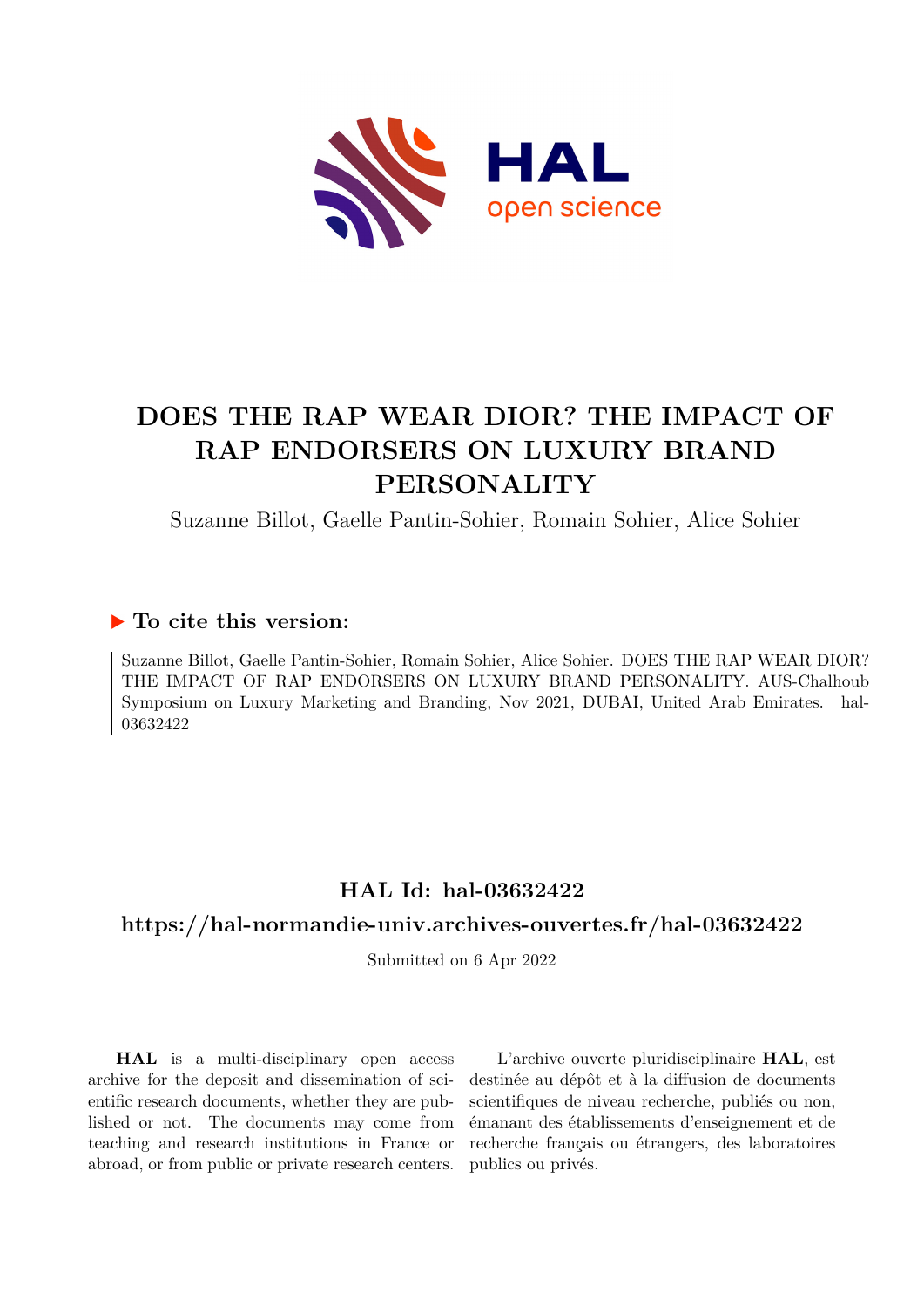#### **DOES THE RAP WEAR DIOR? THE IMPACT OF RAP ENDORSERS ON LUXURY BRAND PERSONALITY**

#### **Suzanne Billot Digital Product Owner**  Christian Dior Couture 3 rue de Jourdain 75020 Paris [sbillot@audencia.com](mailto:sbillot@audencia.com)

#### **Gaëlle Pantin-Sohier**

**Full Professor** Université d'Angers – GRANEM 13 allée François Mitterrand 49000 Angers [gaelle.pantin-sohier@univ-angers.fr](mailto:gaelle.pantin-sohier@univ-angers.fr)

#### **Romain Sohier**

**Associate Professor** EM Normandie – Metis Lab 20 quai Frissard 76600 Le Havre [rsohier@em-normandie.fr](mailto:rsohier@em-normandie.fr)

#### **Alice Sohier**

**Associate Professor** Université de Rouen – NIMEC 3 avenue Pasteur 76000 Rouen [alice.sohier@univ-rouen.fr](mailto:alice.sohier@univ-rouen.fr)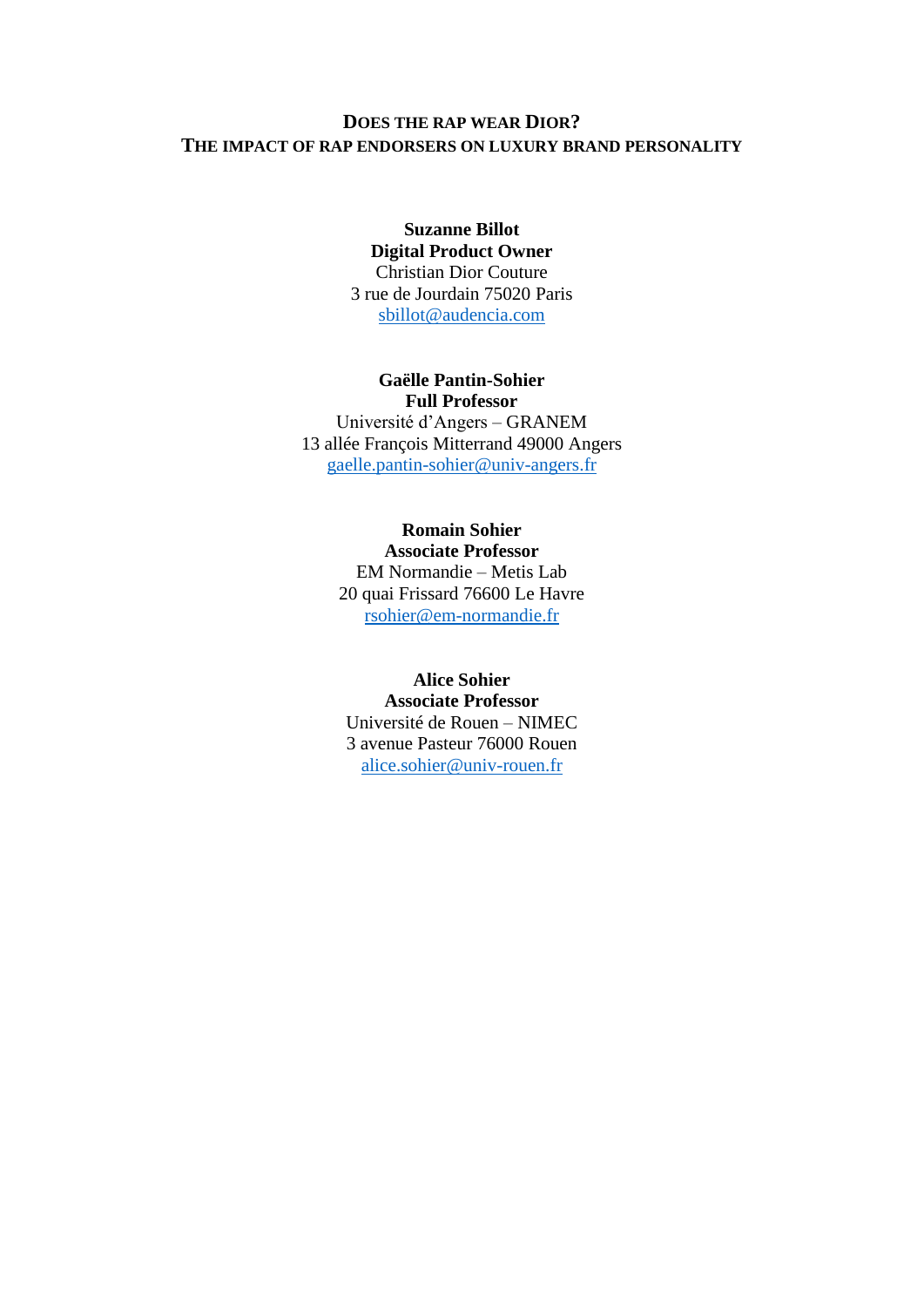#### *1. Introduction*

Luxury brands spend millions of dollars for their image in advertising (US spend \$ 4,93 billions)<sup>1</sup>. One solution which has been used to capture consumers, increase effectiveness of the campaign or gain brand attitude is the celebrity endorsement (Schimmelpfennig & Hunt, 2020), as for example alliance with movie stars (Robert Pattinson for  $Dior<sup>2</sup>$ ).

As brands have personal and social meanings for consumers (McCracken, 1989) and can extend the self (Belk, 1988), companies choose celebritie's endorsers to share their values with consumers. Companies try to create the match-up hypothesis (Kamins, 1990), that is characterized by a congruence between brand and the endorser, based on credibility, social meanings or attractivity (Bergkvist & Zhou, 2019) . Endorsers can support or modify brand personality (Ambroise & Albert, 2020) that may positively affect brand attitude and intention behaviors.

On the other hand, it is also possible to create incongruence to increase brand image, brand effectiveness or sales (Lee & Thorson, 2008). For example, brands can select an influencer that has no interest on the brand to reach the influencer's community and revitalize the brand image (Breves  $\&$  al., 2019). Fleck and Maille (2010) propose that a moderate mismatch between a sponsor and the sponsored brand should be more effective than a match and is preferable for strongest brand attitudes.

Our article is following this idea to "work with incongruence" for luxury communication campaigns as it is suggested by Ambroise and Albert (2020). Previous research has mainly focused on the causes of celebrity endorsement (attractiveness, credibility) and on the concept of congruence but few of them are focusing on the impact of incongruent pairs, which is supposed to led to negative impact on the brand perception and company's benefits. The aim of this research is therefore to extend the current knowledge by examining the effects of celebrity's incongruence on brand personality of luxury brand.

In this article, we specifically study the impact for a luxury brand to use a rap artist endorser on brand personality. Luxury is mainly considered as elitist and rap is a musical style that is more popular and "from the street" (Dion & Borraz, 2017;). At first sight, and following endorser model effects (Wong & al., 2020), the association between luxury brand and a rap artist will lead to negative impacts on brand personality and brand attitude. However, as noted by Burgh-Woodman (2020), it is possible to "*reinvente luxury in the streets*" with an assemblage between luxe and rap (Rokka & Canniford, 2016).

Such research might provide answers to understand the role of "non logical" associations and to find news strategies for luxury brands to revitalize their image, renew the brands and to target other/new consumers without diluting the original brand personality. We first present the luxury brands meanings, then the conceptual link between celebrity endorsement and brand personality, and finally the rap culture. Experimental method is presented, and we discuss the results.

#### *2. Research background & conceptual framework*

#### **1. Luxury brands meanings**

.

Originally for an elite, the luxury market changed over the years. The year 2000 balanced the affinities towards the brand while the current generation attaches importance to the values and authenticity (Roux, 2009). It was at the beginning a niche sector which is today an actively growing sector, targeting an expanding clientele (Kapferer, 2015).

The luxury sector has some specificities (De Barnier & al., 2012) which vary in terms of personal and interpersonal values (Vigneron & Johnson, 1999). Price is considered as the first

<sup>&</sup>lt;sup>1</sup> https://www.statista.com/topics/4149/luxury-advertising-and-marketing/

<sup>&</sup>lt;sup>2</sup> https://www.gq-magazine.co.uk/grooming/article/robert-pattinson-dior-interview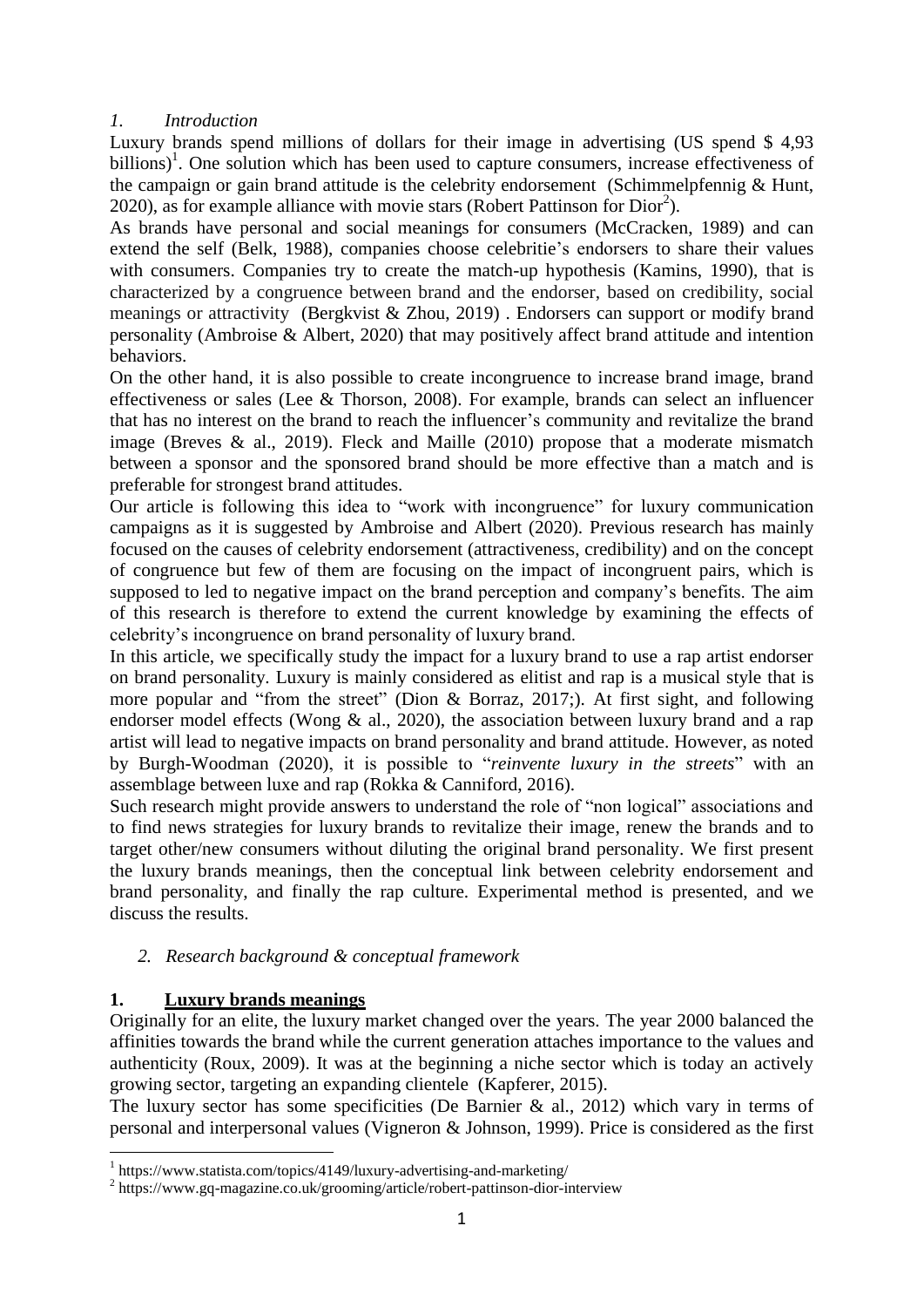factor which explains the luxury product (Ko  $\&$  al., 2019). However, we have also to consider social and psychological meanings. One specific dimension of luxury is the rarity and uniqueness which can explain why people want to possess luxuries (Vigneron & Johnson, 2004). From a personal perspective, the feeling to possess a unique product is hedonic and provides a strong emotional response. Furthermore luxury brands are fundamentally different from mass-markets because luxury is considered as an exclusive privilege for elite and a way to share a specific status (Han  $\&$  al., 2010). This is effective in several categories such as cars, handbag or watches. We can also consider the renown of the luxury brand (high quality, excellence, history, reputation) (Kapferer, 1998). Depending on these dimensions, people will be attracted to consume luxury goods with their specific needs and their identity.

Even if the luxury market still "play" with these dimensions, with specific services, privileges, uniqueness feelings, high customer relationship management (Holmqvist & al., 2020a; Wirtz & al., 2020), it is also faced to new challenges. With the democratization of luxury or the luxury bandwagon effect (Kastanakis & Balabanis, 2012), brands use various strategies to revitalize their image, target new audience, diversify their offer. Luxury consumption is no longer restricted to the traditional elite and includes new consumers, younger, modern. Luxury brands can use a masstige strategy (Truong & al., 2009). From a communication perspective, they extend their presence on online social media (Song & Kim, 2020) to diffuse quickly brand messages and capture attention. They also use new types of endorsers like rap artists<sup>3</sup>. Even if it seems inappropriate and result to an incongruent endorsement, brands sometimes make this choice: Pharrel Williams with Chanel, Moha La Squale with Lacoste, Asap Rocky with Dior. In this article, we focus on this new strategy of celebrity endorsement in order to know if it is efficient for the luxury brands.

#### *2. Celebrity endorsment*

.

Several brands use celebrity endorsement (Knoll & Matthes, 2017; ) which impacts the attitude towards the brand in various ways such as attractiveness and likability of celebrity, product expertise category and/or celebrity-brand fit (Kahle & Homer, 1985; Kamins & Gupta, 1994). Celebrity endorsement can be understood as an alliance between a celebrity and a corporate brand which can influence brand equity, purchase attention, brand attitude (Albert & al., 2017; Choi & Rifon, 2012). Previous research show the importance of the fit between brands and celebrities (Knoll & Matthes, 2017). Fit, or congruence, refers to the similarity between celebrity and brand and it leads to a positive attitude towards the brand (Choi & Rifon, 2012). Brand congruency can be seen with a tridimensional view (Albert & al., 2017) : brand-consumer congruency, celebrity-consumer congruency and celebrity-brand congruency. Consumer will perceive brand image by several ways as for example the association between the ingredient brands and people/ads who endorse this brand (Aaker & Keller, 1990). For example, Fiat choose Leonardo Di Caprio for its last ad campaign for « the electric Fiat 500 ». He is well-know with his engagements for environment, the association Di-Caprio/Fiat is said congruent for the electric.

Several studies define this fit or congruence by the match-up hypothesis (Kamins,1990) that assumes the effectiveness of celebrity endorsements is partially dependent on the degree of perceived fit between an endorsed object and the respective celebrity (Erdogan, 1999) and that the fit is a moderator of the effects of celebrity endorsement on brand attitude.

At the opposite, the incongruence can be defined by the inconsistency between pre-existing consumer expectations and new information (Fleck  $\&$  al., 2012). The incongruence impacts the attention, memory and attitude of the consumer (Lee  $&$  Thorson, 2008). If there is no fit (or lack of fit), it can imply a negative evaluation of the brand (Campbell & Warren, 2012).

<sup>&</sup>lt;sup>3</sup> https://www.businessoffashion.com/articles/luxury/the-new-kings-and-queens-of-fashion-kanye-west-asaprocky-cardi-b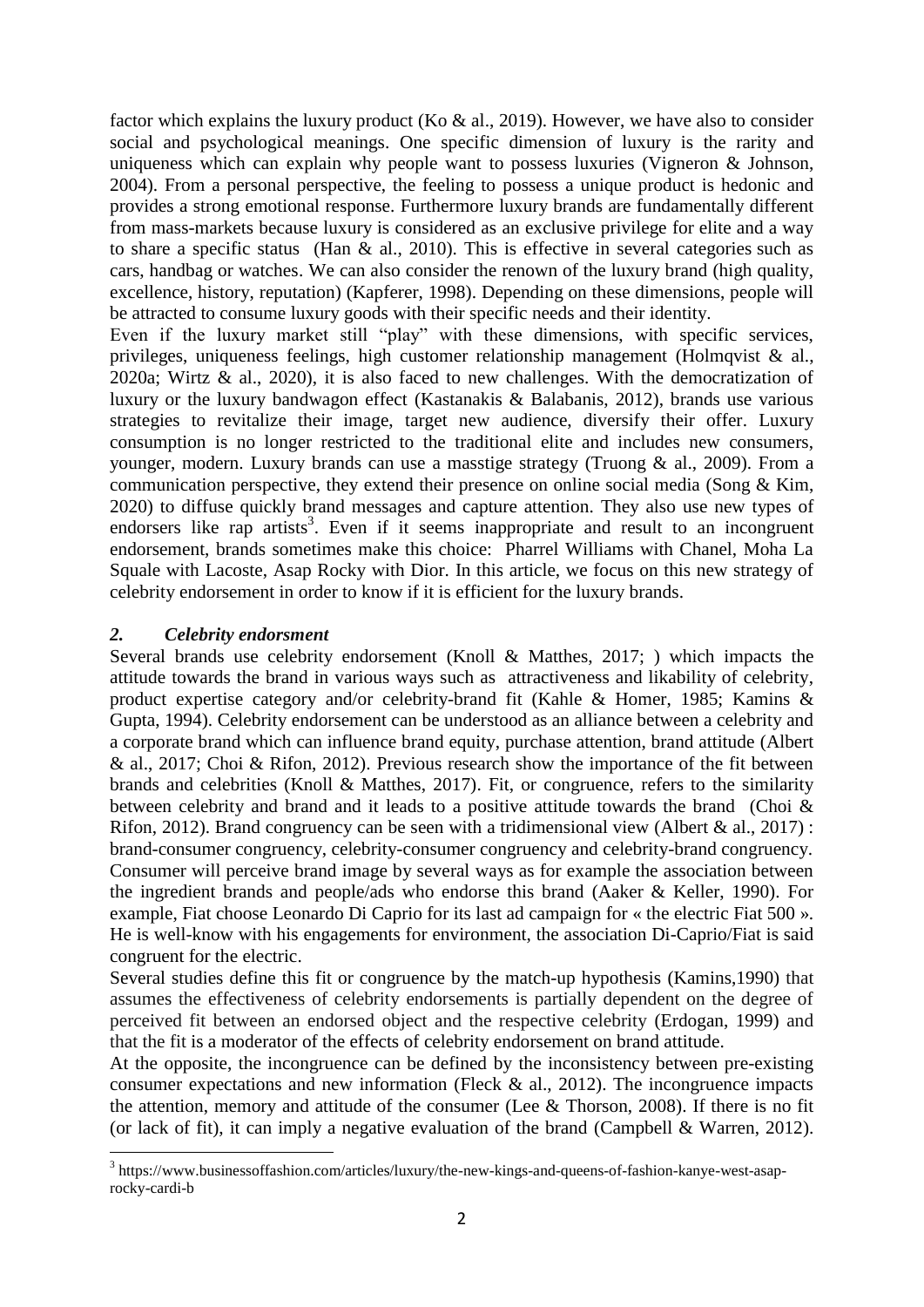Previous research have mainly shown that the fit is essential and very few research have demonstrated that incongruence, or a moderated mismatch could be preferable for brand attitude (Jagre & al., 2001).

Regarding congruence (or incongruence) of celebrities, the concept of brand personality remains important (Pradhan & al., 2020). Indeed, the celebrity is a human brand (Hofmann & al., 2021) which whom consumer can be attached. The brand also has a personality (Aaker, 1997, p. 347) which are divided in five dimensions : sincerity, excitement, competence, sophistication, and ruggedness.

In this way, consumers choose brands that express who they are/ want to be or they are not/do not want to be (Swaminathan & al., 2009). The choice of brands, based on brand-personality process, is dependent of several attributes (cheerful, imaginative, up-to-date, reliable, …) and the endorser that will reflect the meanings of the brand. As consumer see various ads, campaigns, several strategies can be adopted by brands such for example to be incongruous with the endorser to amaze consumers and mark their memory or to be congruent with the endorser so that consumers view it in a positive way.

In the specific case of luxury brands, we choose to focus on incongruency and new endorsement strategies implying rap singers. Next, we will explain why Rap culture can be considered as incongruent with luxury meanings.

#### *3. The rap culture*

Very few research have studied rap or hip-hop culture regarding celebrity endorsement (Ferguson & Burkhalter, 2015), especially in luxury sector. Even if endorsement has been widely used in luxury sector, new endorsement strategies appear as digital influencers associations or rap artists. So, the question is to know if a luxury brand (considered as elitist) will gain from an association with rap artists who are historically associated with popular culture. We are wondering if congruence between rap celebrities and luxury brands could have a positive impact on brand personality.

Historically, rap has emerged in the working-class neighborhoods of large cities in the northern United States (Hebdige, 2004). At the same time, a larger culture called hip-hop has developed around rap, largely influenced by music and its artists (Motley & Henderson, 2008). This culture, which brings together several elements - fashion , graffiti art, music, language - and all the experiences shared by participants and consumers (Hebdige, 2004), has spread around the world mainly to marginalized populations.

In fact, hip-hop culture is linked not only by an awareness and proximity to hip-hop elements, but also by a feeling of "connective marginality" - a paradigm linking culture, class and historical oppression in young people around the world (Osumare, 2001). Thus, hip-hop artists worldwide are inspired by African-American hip-hop ( resistance to oppression and struggles against discrimination and racism (Motley & Henderson, 2008). Then they bring a productivity and a cultural originality specific to the receiving country, which echoes the pains, struggles and political problems they experience at the national level (Osumare, 2001).

Since its development in the 1980's, rap music has been the subject of much debate as to its content (Dixon & Brooks, 2002; ). The controversies have mainly focused on the messages sent to the public - violence, drugs, misogyny, materialism - (Conrad & al., 2009), their reception by the audience and their impact on the social behaviors of young listeners ; Miranda & Claes, 2004).

These controversies disrupt the artistic legitimacy of rap music (Hammou, 2016). Although many initiatives have succeeded in having rap recognized as one of the main forms of popular art of the late twentieth century (Forman & Neal, 2012), disputes about its status still are significant (Hammou, 2016). According to Armstrong (2001), this negative perception of rap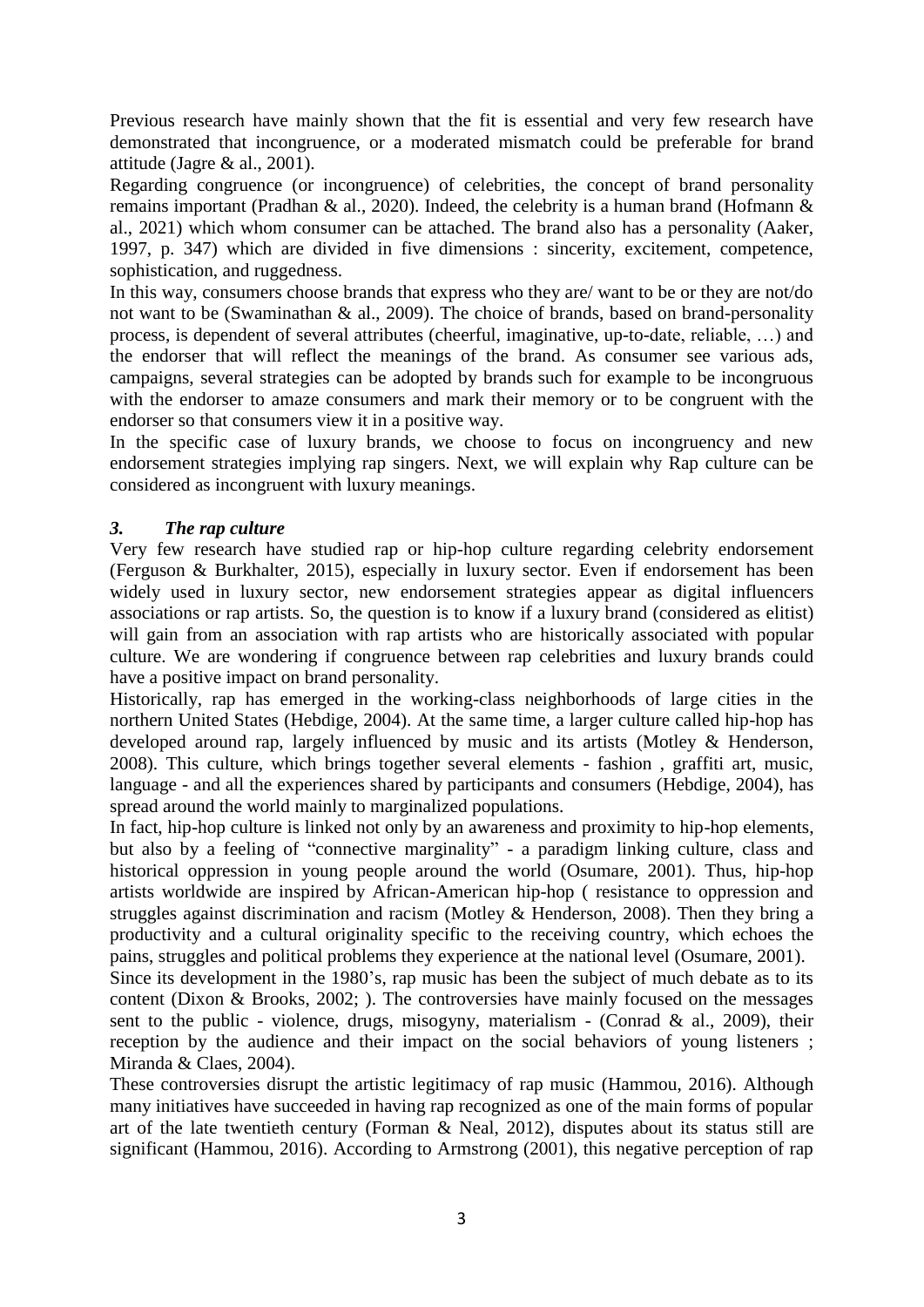probably stems from too much media visibility of negative rap music (gangsta) compared to "positive and constructive" rap (Tyson, 2002, 2004).

In parallel, some research indicates that rap can have a positive impact on the population, if it is viewed as a tool of resistance, self-esteem, respect, (Dixon & al., 2009), empowerment and self-affirmation of individuals (Tyson, 2006).

In addition to the music market, rap is now recognized as a major player in marketing. Rap artists like brands and they use product placements in music videos (Burkhalter & Thornton, 2014) and mention brand names in songs<sup>4</sup> (Ferguson & Burkhalter, 2015). Martin and Collins (2002) noticed that nearly half of rap clips contained specific brand references. It also seems to be the most appropriate musical style for brand placement (de Gregorio & Sung, 2009). However, since rap artists are not unanimously popular, there is a lot of potential for positive or negative attitude. Thus, if properly framed, rap clip videos provide an ideal environment for integrating brands and products (Schemer  $\&$  al., 2008). Beyond that, the congruence between the brand and the rap artist must also be taken into account because the identity of hip-hop or rap culture can have an impact on the affective responses to congruent brands (Ferguson & Burkhalter, 2015). Regarding luxury brands, a priori incongruent because opposed to hip hop culture (elitist vs popular) (Holmqvist & al., 2020b; ; Seo & Buchanan-Oliver, 2019), the placements of their brands are legion in hip-hop and rap videos and seem to be a good way for brands to reach a young or new audience (Burkhalter & Thornton, 2014).

Beyond that, the endorsement of a rap / hip-hop celebrity by luxury houses offers new perspectives to analyze the match-up hypothesis. Consistent with our theoretical background, we should expect a public controversy, or a negative brand attitude caused by a perceived incongruence. Indeed, luxury is associated with a high status and a social class (Han & al., 2010; Roux & al., 2017) while rap is more linked to the street and popular culture which seem far from this idea of elitism. We also assume the main hypothesis that:

H1: Non-Matching/incongruent endorsers (vs neutral) elicit less favorable brand personality traits (a: excitement, b: sincerity, c: competence, d: sophistication and e: ruggedness).

#### *4. Main experiment*

In this study, we examine the influence of celebrity endorsement on brand personality and measure the degree to which the celebrity incongruency elicits less favorable personality traits.

A within-subjects experiment (neutral condition versus incongruent condition) was designed to validate the predictions of this study. The experimental conditions were implemented through four corresponding print advertisements. Participants were exposed to two ads that included a branded product endorsed by a celebrity (for a description of the ad copy and images, see Appendix A1&2).

To test the research model and its associated hypotheses, the authors conducted a two-phase study with 129 consumers (64 for the first pair: neutral model with brand A and incongruent model with brand A and 65 for the second one: neutral model with brand B and incongruent model with brand B).

The participants (129) were told that they would be evaluating test advertisements involving celebrity endorsements for luxury brands and were asked to complete an online questionnaire.

The questionnaire began with a short study introduction, after which participants were asked to evaluate the brand personality twice (firstly in the neutral celebrity condition and secondly in the incongruent celebrity condition). In order to focus the attention of the respondents on the incongruent condition, we noticed that the second endorser was a rap singer without

 4 https://www.wsj.com/articles/these-are-the-fashion-brands-rappers-namedrop-the-most-11555943601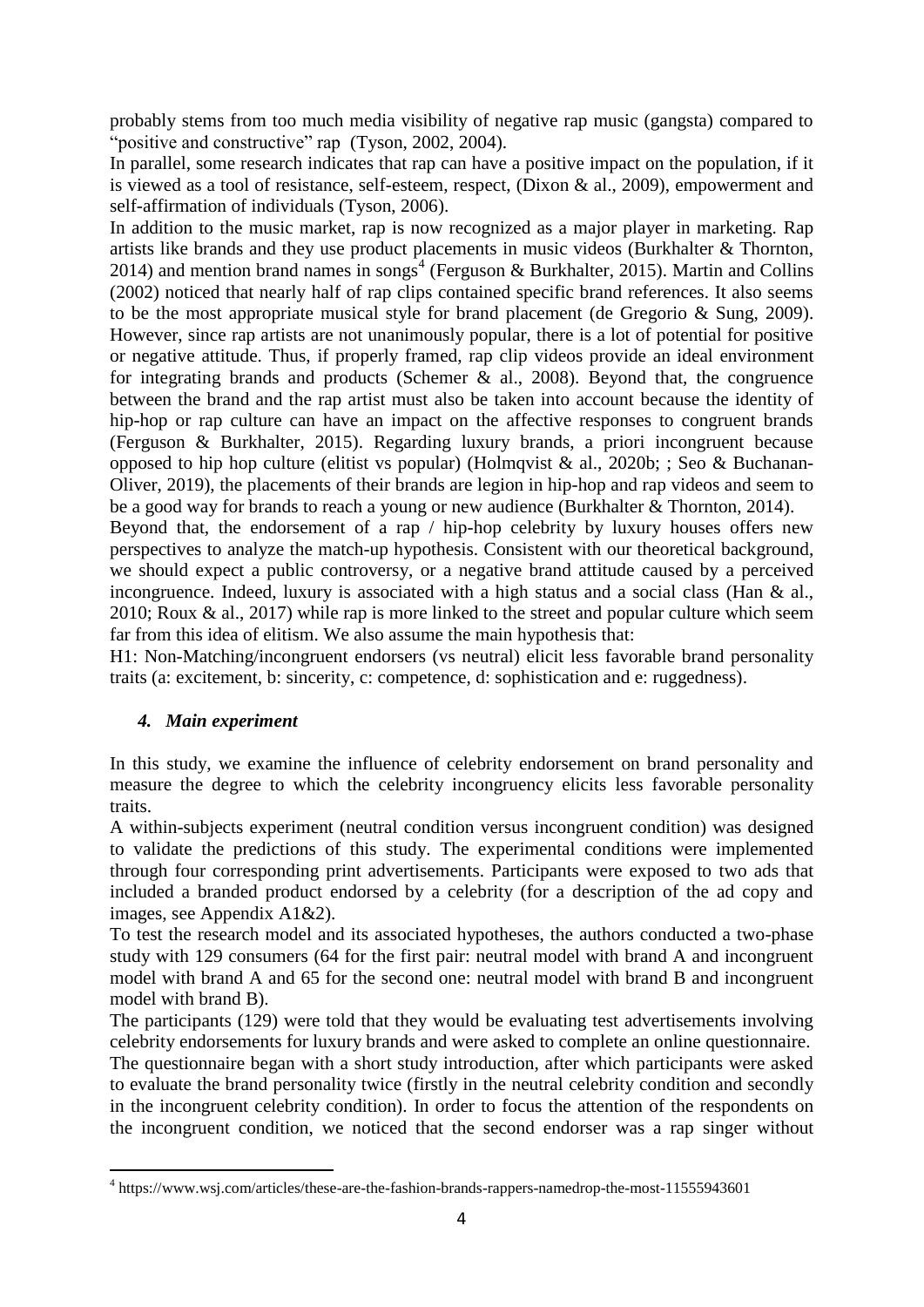naming it. Reversely, we gave no indication concerning the celebrity in the first condition. We supposed that this information is sufficient to create specific meanings and convey new brand personality traits. This was followed by questions about whether the association between the brand and the rap singer was congruent in order to check if our choice of incongruent celebrity was verified.

The research design features (1) two brands and four celebrities, which improves ecological validity and (2) a sample of consumers aged from 21 to 73. The celebrity selection involved two steps. First of all, this celebrity should be a rap singer because rap is a popular culture which is incongruent with luxury brands. In order to generalize our results, we decided to replicate the same study with two conditions and two different rap singers. So, for each ad, we had an ad (with an unknow endorser: neutral condition) and another ad (with a well-known rap singer: incongruent condition).

We selected rap artists with two criteria. The first one is their popularity (their image and their music), so we selected the number of followers on Instagram and Youtube, also the number of views and likes in Youtube which are good indicators for a positive word-of-mouth and engagement (De Vries & Carlson, 2014). Indeed, the number of followers on social media is important for brand attitude (Veirman  $\&$  al., 2017) because the number of followers positively affected the influencer's likability. The second one is based on the style of music. Rap artist are well known to have a flow, to have a pace, a rhythm, and "punchlines". Based on their fashion style, their music, we then selected Kaaris and Eddy de Pretto.

We selected two luxury brands than are valued in the top 10 luxury brands<sup>5</sup> all over the world and which have a long heritage and renown that reveal their high quality (Beverland, 2006; De Barnier & al., 2012) : Hermès (10,6 million followers) and Dior (35,7 million followers). The feature product category is common (fashion) to reflect a realistic situation and because these brands are very well-known in France (our country of data collection).

Both rap singers are Kaaris and Eddy de Pretto differ in terms of popularity<sup>6</sup>, they are perceived as incongruent by respondents (Minc Kaaris = 3,36 and Minc De Pretto = 2,88,  $F =$ 3,290,  $p = 0.072$ ) and this difference is significant. So, we can compare two levels of incongruency between brands and celebrity. The association between Dior and Kaaris is considered as less incongruent than Hermes and De Pretto. Congruency was measured with a single item (Do you think that this association between this brand and this endorser is relevant?, 7 points Likert Scale).

Using real advertisements from Dior and Hermes, the authors added a picture of each selected celebrity (Appendices A1&2). All the created pairings were fictitious but the use of real brands and celebrities in realistic ads increased the ecological validity of the study.

Brand personality was measured using the 15 most salient adjective traits from Aaker's (1997) scale, in line with prior research (Eisend & Stokburger-Sauer, 2013) on five dimensions (excitement, sincerity, competence, sophistication and ruggedness).

#### *5. Results*

We conduct an ANOVA using a repeated measure design with incongruency (neutral versus incongruent) as a within-subject variable. In the model, we find a main significant effect of celebrity incongruency on brand personality dimensions.

Results shown in Table 1 (Appendix 3) confirm a significant effect of celebrity/brand incongruency on three dimensions of brand personality for brand 1 (DIOR), on excitement (F

 5 https://www.businessinsider.fr/porsche-gucci-rolex-les-10-marques-de-luxe-les-mieux-valorisees-au-monde-185625

<sup>6</sup> 3,2 million followers on Instagram and 1 047 818 114 views for Kaaris and 220 000 followers on Instagram and 96 000 000 view on Youtube for De Pretto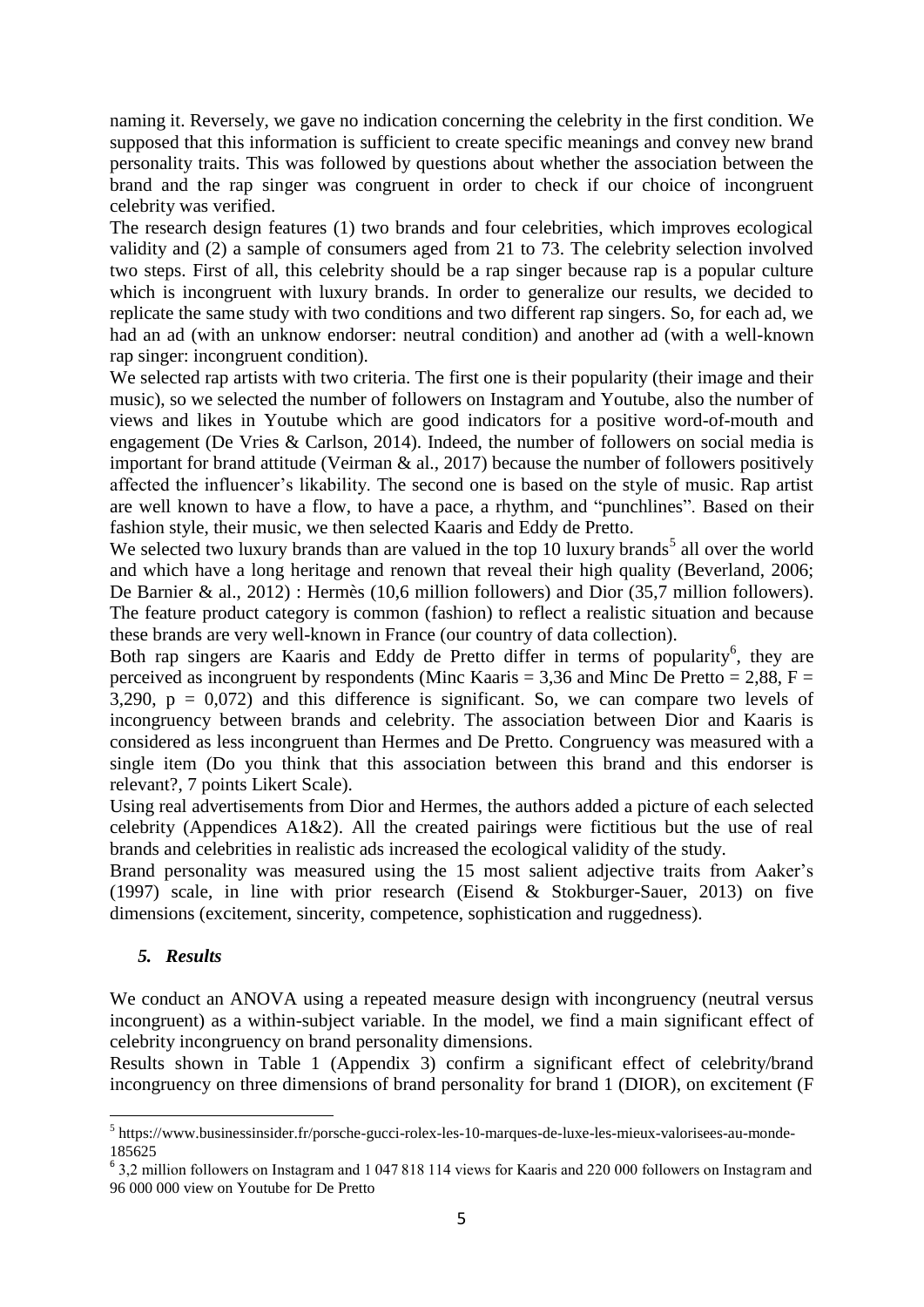$= 3.28$ , p = 0.077) supporting H1a but with reverse effect, on competence (F = 13.111, p = 0.001) supporting H1c and on Sophistication ( $F = 49.518$ ,  $p = 0.000$ ) supporting H1d. Incongruent endorser leds to more excitement for Brand 1 (DIOR,  $M = 4.224$ ) compared to neutral endorser. On the reverse, incongruent endorser conveys less competence (Mincongruent =  $4.187$  vs Mneutral =  $4.609$ ) and sophistication (Mincongruent =  $4.242$  vs Mneutral  $= 5.527$ ) than neutral endorser. This means that incongruency can increase some dimension of brand personality as excitement and decrease others as competence and sophistication. No effects were found for sincerity ( $F = 1,081$ ,  $p = 0,302$ ) and Ruggedness (F  $= 4,188$ ,  $p = 0,275$ , so H1b and H1e are not supported.

Results of the replication of the study for another pair celebrity/brand shown in Table 2 (Appendix 4) confirm a significant effect of celebrity/brand incongruency on four dimensions of brand personality for brand 2 (HERMES), on sincerity ( $F = 3.553$ ,  $p = 0.064$ ) supporting H1b, on competence (F = 44.489, p = 0.000) supporting H1c, on sophistication (F = 82.668, p  $= 0.000$ ) supporting H1d and on ruggedness (F = 13.732, p = 0.000) supporting H1e. Regarding sincerity, the mean rating is higher for neutral endorser (Mcongruent  $= 4.51$ ) than incongruent endorser (Mincongruent  $= 4,184$ ). Moreover, the incongruent endorser conveys less competence (Mincongruent =  $4.10$  vs Mneutral = 5,257), less sophistication (Mincongruent = 3.661 vs Mneutral = 5,665) and less ruggedness (Mincongruent = 3.546 vs Mneutral = 4,092). The results suggest that incongruency has no effect on excitement ( $F =$ 0,005,  $p = 0.943$  for brand 2, so H1a is not supported.

#### *6. Discussion*

The goal of this study was to compare the effectiveness of brand/endorser incongruency on brand personality perception. We have investigated our main hypothesis in two experiment, using different celebrity (neutral versus incongruent) across two luxury brands.

Our results show that incongruency play an important role through brand personality perception by decreasing four dimensions. Competence and sophistication decrease in both cases (brand 1 and 2) when the endorser is incongruent with the luxury brands. Moreover, Brand 2 (Hermès) seems to be less sincere and rugged when there is no fit between endorser and brand. In contrast to expectations, incongruency seems to be able to convey better evaluation of excitement for the luxury brand DIOR. This result is of particular interest because it means that the luxury brand personality can be expanded when the rap artist has a personality moderately incongruent to the luxury's brand.

As an association between a luxury brand and a rap singer seems to convey less sophistication for the brand, it appears to lead a positive effect on excitement. Although participants are more likely to consider the brand as less sophisticated when it is endorsed by an incongruent celebrity, they could consider the brand as more exciting as well. These results have many implications. In line with previous research, the results improve current understanding of celebrity endorsement by focusing on the antecedents of endorsement formation but suggest that incongruent endorsement alliances can be beneficial (Zamudio, 2016). They, also, show both negative (dilution of the original luxury brand personality) and positive (expansion of personality) effects of brands alliances with rap artists as Kim et al. (2018) demonstrated between artist and retail brand personality.

The findings have several implications for marketers. The integration of rap artists into luxury brands is a growing trend and the risk of a such alliance demand a better understanding of the mechanisms that govern how consumers react to such alliances. Luxury brands often need to broaden their personality dimensions to increase the number of consumers and to catch new young consumers but this strategy is critical because it exists a risk of dilution of the original brand personality and a risk of loss of the existing consumers.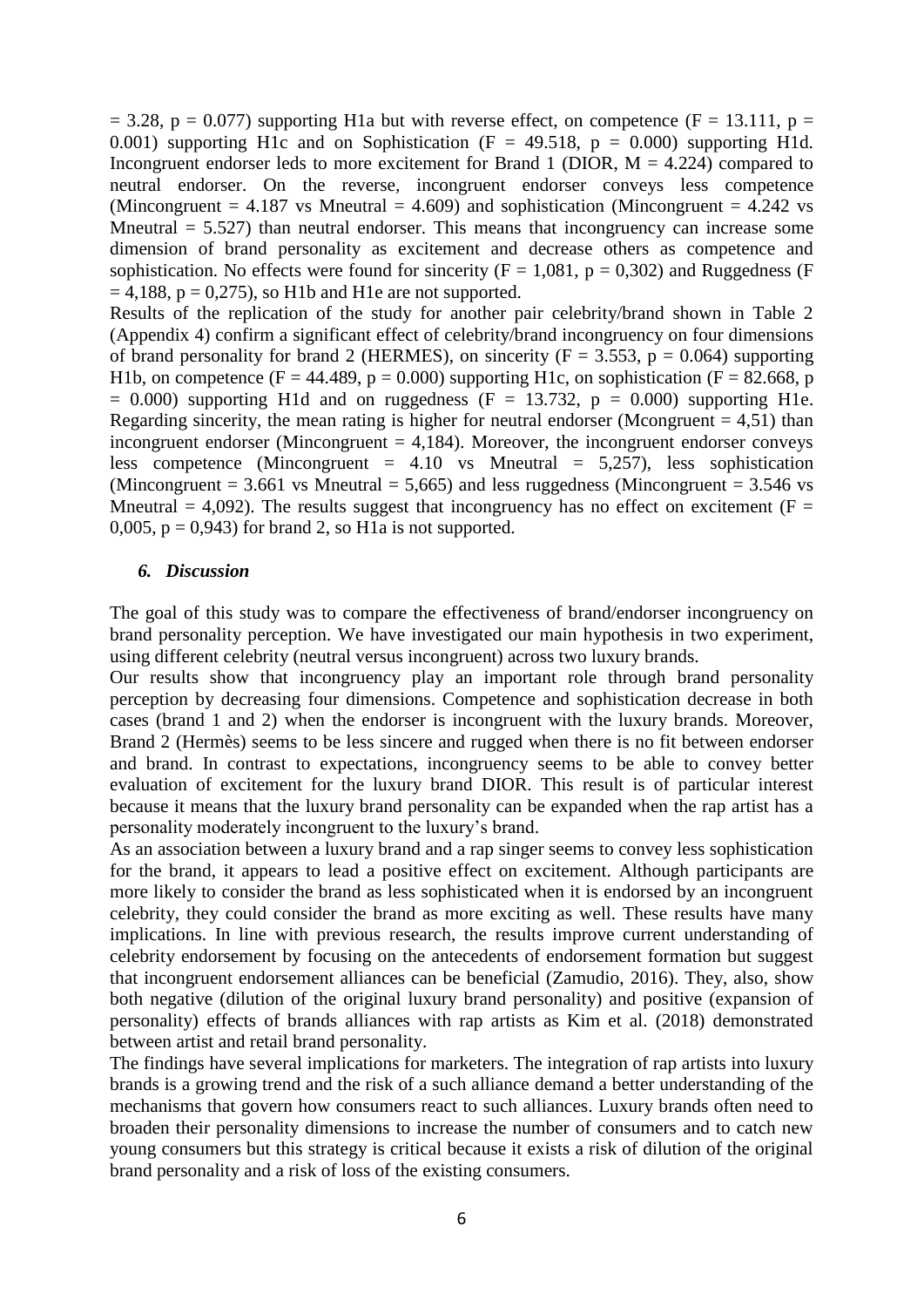#### **References**

- Aaker, D., & Keller, K. (1990). Consumer Evaluations of Brand Extensions. *Journal of Marketing*, *54*(1), 27–41. https://doi.org/10.1177/002224299005400102
- Aaker, J. (1997). Dimensions of Brand Personality. *Journal of Marketing Research*, *34*(3), 347. https://doi.org/10.2307/3151897
- Albert, N., Ambroise, L., & Valette-Florence, P. (2017). Consumer, brand, celebrity: Which congruency produces effective celebrity endorsements? *Journal of Business Research*, *81*, 96–106. https://doi.org/10.1016/j.jbusres.2017.08.002
- Ambroise, L., & Albert, N. (2020). L'endossement par les célébrités: Clarifications conceptuelles, synthèse critique et perspectives de recherche. *Recherche et Applications En Marketing (French Edition)*, *35*(2), 100–125. https://doi.org/10.1177/0767370119857337
- Amos, C., Holmes, G., & Strutton, D. (2008). Exploring the relationship between celebrity endorser effects and advertising effectiveness. *International Journal of Advertising*, *27*(2), 209–234. https://doi.org/10.1080/02650487.2008.11073052
- Belk, R. W. (1988). Possessions and the Extended Self. *Journal of Consumer Research*, *15*(2), 139– 168. https://doi.org/10.1086/209154
- Bergkvist, L., & Zhou, K. Q. (2019). Cause-related marketing persuasion research: An integrated framework and directions for further research. *International Journal of Advertising*, *38*(1), 5– 25. https://doi.org/10.1080/02650487.2018.1452397
- Beverland, M. (2006). The 'real thing': Branding authenticity in the luxury wine trade. *Journal of Business Research*, *59*(2), 251–258. https://doi.org/10.1016/j.jbusres.2005.04.007
- Breves, P. L., Liebers, N., Abt, M., & Kunze, A. (2019). The Perceived Fit between Instagram Influencers and the Endorsed Brand: How Influencer–Brand Fit Affects Source Credibility and Persuasive Effectiveness. *Journal of Advertising Research*, *59*(4), 440–454. https://doi.org/10.2501/JAR-2019-030
- Burgh-Woodman, H. de. (2020). *Reinventing luxury in the streets*. Routledge Handbooks Online. https://doi.org/10.4324/9780429284816-32
- Burkhalter, J. N., & Thornton, C. G. (2014). Advertising to the beat: An analysis of brand placements in hip-hop music videos. *Journal of Marketing Communications*, *20*(5), 366–382. https://doi.org/10.1080/13527266.2012.710643
- Campbell, M. C., & Warren, C. (2012). A risk of meaning transfer: Are negative associations more likely to transfer than positive associations? *Social Influence*, *7*(3), 172–192. https://doi.org/10.1080/15534510.2012.663740
- Choi, S. M., & Rifon, N. J. (2012). It Is a Match: The Impact of Congruence between Celebrity Image and Consumer Ideal Self on Endorsement Effectiveness. *Psychology & Marketing*, *29*(9), 639–650. https://doi.org/10.1002/mar.20550
- Conrad, K., Dixon, T. L., & Zhang, Y. (2009). Controversial Rap Themes, Gender Portrayals and Skin Tone Distortion: A Content Analysis of Rap Music Videos. *Journal of Broadcasting & Electronic Media*, *53*(1), 134–156. https://doi.org/10.1080/08838150802643795
- Csikszentmihalyi, M., & Halton, E. (1981). *The Meaning of Things: Domestic Symbols and the Self*. Cambridge University Press.
- De Barnier, V., Falcy, S., & Valette-Florence, P. (2012). Do consumers perceive three levels of luxury? A comparison of accessible, intermediate and inaccessible luxury brands. *Journal of Brand Management*, *19*(7), 623–636. https://doi.org/10.1057/bm.2012.11
- de Gregorio, F., & Sung, Y. (2009). Giving a shout out to Seagram's gin: Extent of and attitudes towards brands in popular songs. *Journal of Brand Management*, *17*(3), 218–235. https://doi.org/10.1057/bm.2009.4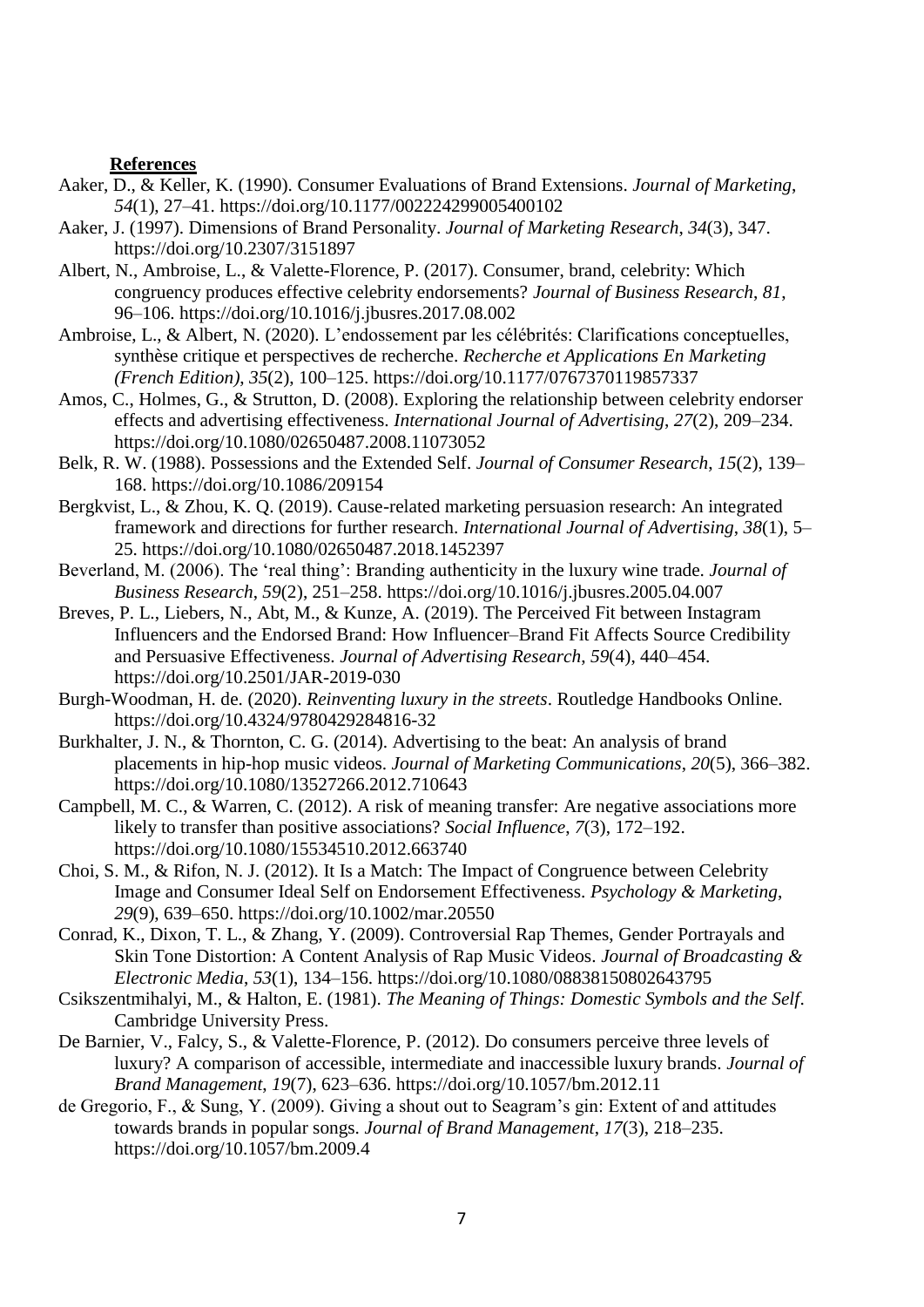- De Vries, N. J., & Carlson, J. (2014). Examining the drivers and brand performance implications of customer engagement with brands in the social media environment. *Journal of Brand Management*, *21*(6), 495–515. https://doi.org/10.1057/bm.2014.18
- Dion, D., & Borraz, S. (2017). Managing Status: How Luxury Brands Shape Class Subjectivities in the Service Encounter. *Journal of Marketing*, *81*(5), 67–85. https://doi.org/10.1509/jm.15.0291
- Dixon, T. L., & Brooks, T. (2002). Rap music and rap audiences: Controversial themes, psychological effects and political resistance. *African American Research Perspectives*, *8*, 106–116.
- Dixon, T. L., & Linz, D. G. (1997). Obscenity law and sexually explicit rap music: Understanding the effects of sex, attitudes, and beliefs. *Journal of Applied Communication Research*, *25*(3), 217–241. https://doi.org/10.1080/00909889709365477
- Dixon, T. L., Zhang, Y., & Conrad, K. (2009). Self-Esteem, Misogyny and Afrocentricity: An Examination of the Relationship between Rap Music Consumption and African American Perceptions. *Group Processes & Intergroup Relations*, *12*(3), 345–360. https://doi.org/10.1177/1368430209102847
- Eisend, M., & Stokburger-Sauer, N. E. (2013). Brand personality: A meta-analytic review of antecedents and consequences. *Marketing Letters*, *24*(3), 205–216. https://doi.org/10.1007/s11002-013-9232-7
- Elligan, D. (2004). *Rap Therapy: A Practical Guide for Communicating With Youth and Young Adults Through Rap Music by Don Elligan* (1st edition). Kensington.
- Erdogan, B. Z. (1999). Celebrity Endorsement: A Literature Review. *Journal of Marketing Management*, *15*(4), 291–314. https://doi.org/10.1362/026725799784870379
- Ferguson, N. S., & Burkhalter, J. N. (2015). Yo, DJ, That's My Brand: An Examination of Consumer Response to Brand Placements in Hip-Hop Music. *Journal of Advertising*, *44*(1), 47–57. https://doi.org/10.1080/00913367.2014.935897
- Fleck, N., Korchia, M., & Roy, I. L. (2012). Celebrities in Advertising: Looking for Congruence or Likability? *Psychology & Marketing*, *29*(9), 651–662. https://doi.org/10.1002/mar.20551
- Fleck, N., & Maille, V. (2010). Thirty Years of Conflicting Studies on the Influence of Congruence as perceived by the Consumer: Overview, Limitations and Avenues for Research. *Recherche et Applications En Marketing (English Edition)*, *25*(4), 69–92. https://doi.org/10.1177/205157071002500404
- Forman, M., & Neal, M. A. (2012). *That's the Joint!: The Hip-Hop Studies Reader* (Routledge). https://www.routledge.com/Thats-the-Joint-The-Hip-Hop-Studies-Reader/Forman-Neal/p/book/9780415873260
- Hammou, K. (2016). Mainstreaming French rap music. Commodification and artistic legitimation of othered cultural goods. *Poetics*, *59*, 67–81. https://doi.org/10.1016/j.poetic.2016.05.002
- Han, Y. J., Nunes, J. C., & Drèze, X. (2010). Signaling Status with Luxury Goods: The Role of Brand Prominence. *Journal of Marketing*, *74*(4), 15–30. https://doi.org/10.1509/jmkg.74.4.015
- Hebdige, D. (2004). That's the joint! The hip-hop studies reader. In *Rap and hip-hop: The New York connection* (Forman, M., Neal, M. A.). Routledge.
- Hofmann, J., Schnittka, O., Johnen, M., & Kottemann, P. (2021). Talent or popularity: What drives market value and brand image for human brands? *Journal of Business Research*, *124*, 748– 758. https://doi.org/10.1016/j.jbusres.2019.03.045
- Holmqvist, J., Diaz Ruiz, C., & Peñaloza, L. (2020a). Moments of luxury: Hedonic escapism as a luxury experience. *Journal of Business Research*, *116*, 503–513. https://doi.org/10.1016/j.jbusres.2019.10.015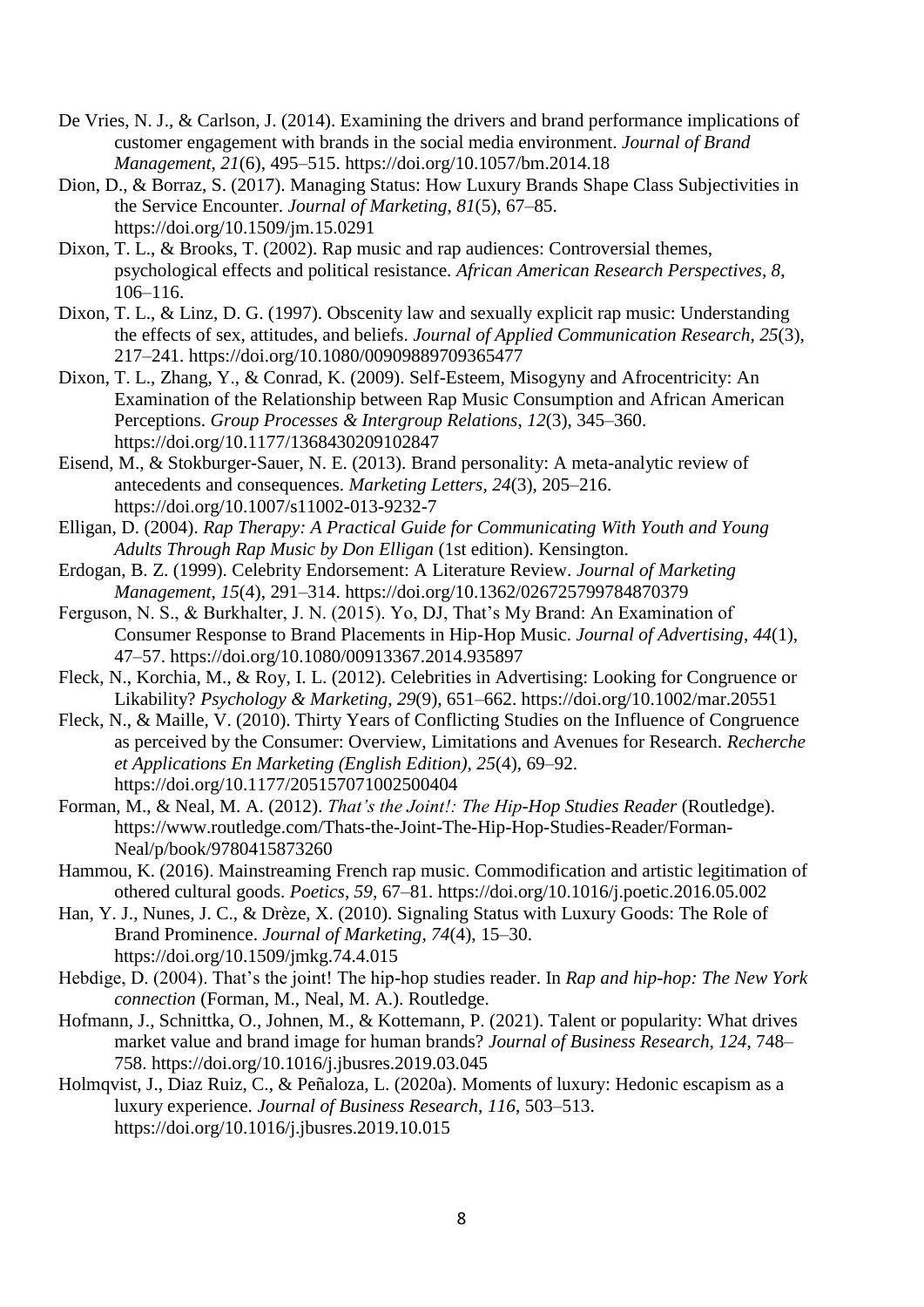- Holmqvist, J., Wirtz, J., & Fritze, M. P. (2020b). Luxury in the digital age: A multi-actor service encounter perspective. *Journal of Business Research*, *121*, 747–756. https://doi.org/10.1016/j.jbusres.2020.05.038
- Jagre, E., Watson, J. J., & Watson, J. G. (2001). Sponsorship and Congruity Theory: A Theoretical Framework For Explaining Consumer Attitude and Recall of Event Sponsorship. *ACR North American Advances*, *NA-28*. https://www.acrwebsite.org/volumes/8544/volumes/v28/NA-28/full
- John Lynxwiler, D. G. (2000). Moral boundaries and deviant music: Public attitudes toward heavy metal and rap. *Deviant Behavior*, *21*(1), 63–85. https://doi.org/10.1080/016396200266388
- Kahle, L. R., & Homer, P. M. (1985). Physical Attractiveness of the Celebrity Endorser: A Social Adaptation Perspective. *Journal of Consumer Research*, *11*(4), 954–961. https://doi.org/10.1086/209029
- Kamins, M. A. (1990). An Investigation into the "Match-up" Hypothesis in Celebrity Advertising: When Beauty May Be Only Skin Deep. *Journal of Advertising*, *19*(1), 4–13. https://doi.org/10.1080/00913367.1990.10673175
- Kamins, M. A., & Gupta, K. (1994). Congruence between spokesperson and product type: A matchup hypothesis perspective. *Psychology & Marketing*, *11*(6), 569–586. https://doi.org/10.1002/mar.4220110605
- Kapferer, J.-N. (1998). Why are we seduced by luxury brands? *Journal of Brand Management*, *6*(1), 44–49. https://doi.org/10.1057/bm.1998.43
- Kapferer, J.-N. (2015). *Kapferer on Luxury: How Luxury Brands Can Grow Yet Remain Rare*. Kogan Page Publishers.
- Kastanakis, M. N., & Balabanis, G. (2012). Between the mass and the class: Antecedents of the "bandwagon" luxury consumption behavior. *Journal of Business Research*, *65*(10), 1399– 1407. https://doi.org/10.1016/j.jbusres.2011.10.005
- Kim, P., Vaidyanathan, R., Chang, H., & Stoel, L. (2018). Using brand alliances with artists to expand retail brand personality. *Journal of Business Research*, *85*, 424–433. http://dx.doi.org/10.1016/j.jbusres.2017.10.020
- Knoll, J., & Matthes, J. (2017). The effectiveness of celebrity endorsements: A meta-analysis. *Journal of the Academy of Marketing Science*, *45*(1), 55–75. https://doi.org/10.1007/s11747- 016-0503-8
- Ko, E., Costello, J. P., & Taylor, C. R. (2019). What is a luxury brand? A new definition and review of the literature. *Journal of Business Research*, *99*, 405–413. https://doi.org/10.1016/j.jbusres.2017.08.023
- Lee, J.-G., & Thorson, E. (2008). The Impact of Celebrity–Product Incongruence on the Effectiveness of Product Endorsement. *Journal of Advertising Research*, *48*(3), 433–449. https://doi.org/10.2501/S0021849908080446
- Martin, B. A. S., & Collins, B. A. (2002). Violence and consumption imagery in music videos. *European Journal of Marketing*, *36*(7/8), 855–873. https://doi.org/10.1108/03090560210430845
- McCracken, G. (1989). Who Is the Celebrity Endorser? Cultural Foundations of the Endorsement Process. *Journal of Consumer Research*, *16*(3), 310–321. https://doi.org/10.1086/209217
- Miranda, D., & Claes, M. (2004). Rap Music Genres and Deviant Behaviors in French-Canadian Adolescents. *Journal of Youth and Adolescence*, *33*(2), 113–122. https://doi.org/10.1023/B:JOYO.0000013423.34021.45
- Motley, C. M., & Henderson, G. R. (2008). The global hip-hop Diaspora: Understanding the culture. *Journal of Business Research*, *61*(3), 243–253. https://doi.org/10.1016/j.jbusres.2007.06.020
- Osumare, H. (2001). Beat Streets in the Global Hood: Connective Marginalities of the Hip Hop Globe. *Journal of American & Comparative Cultures*, *24*(1–2), 171–181. https://doi.org/10.1111/j.1537-4726.2001.2401\_171.x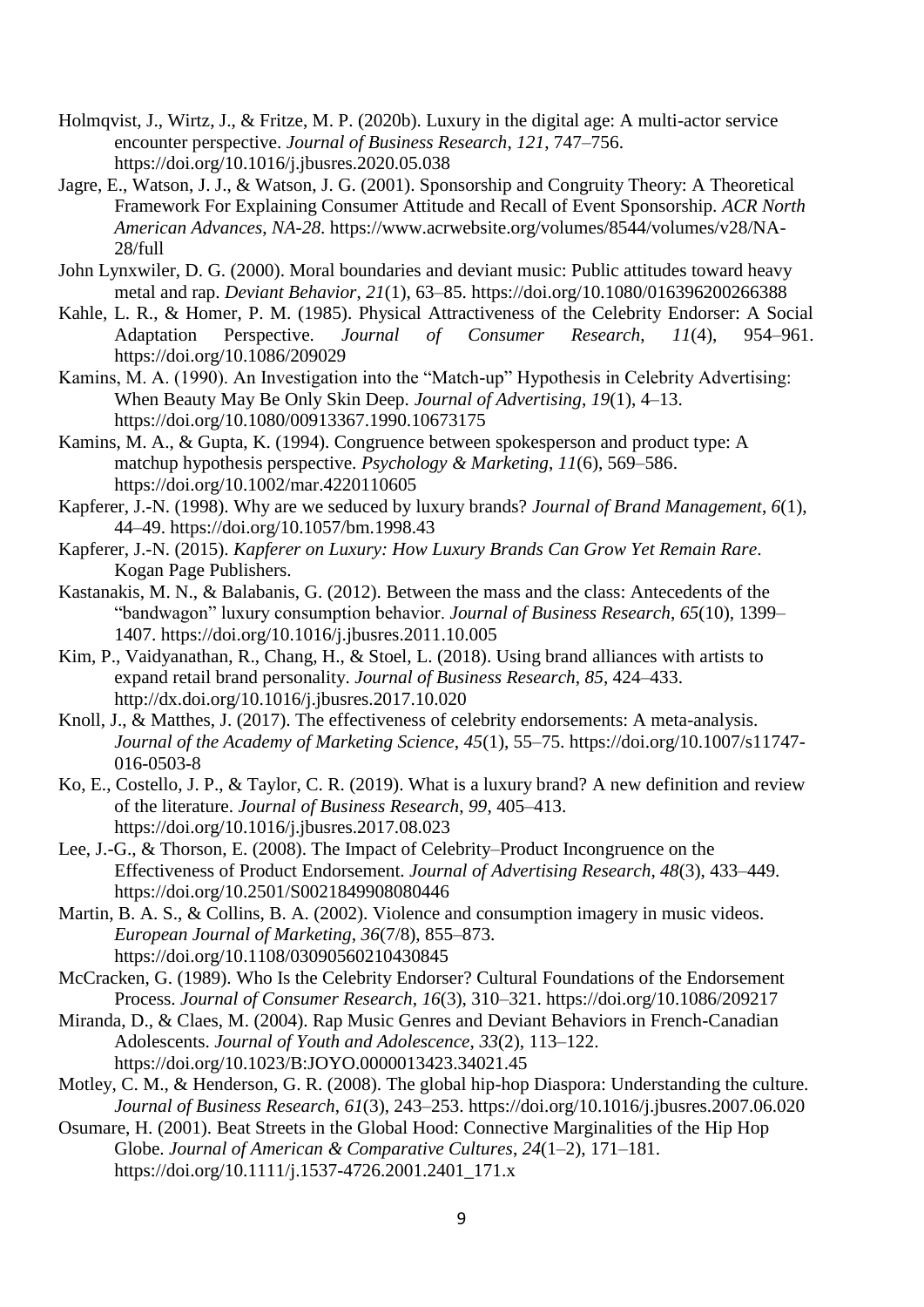- Paul, J. (2019). Masstige model and measure for brand management. *European Management Journal*, *37*(3), 299–312. https://doi.org/10.1016/j.emj.2018.07.003
- Pradhan, D., Malhotra, R., & Moharana, T. R. (2020). When fan engagement with sports club brands matters in sponsorship: Influence of fan–brand personality congruence. *Journal of Brand Management*, *27*(1), 77–92. https://doi.org/10.1057/s41262-019-00169-3
- Rokka, J., & Canniford, R. (2016). Heterotopian selfies: How social media destabilizes brand assemblages. *European Journal of Marketing*, *50*(9/10), 1789–1813. https://doi.org/10.1108/EJM-08-2015-0517
- Roux, E. (2009). Le luxe au temps des marques. *Geoeconomie*, *n° 49*(2), 19–36.
- Roux, E., Tafani, E., & Vigneron, F. (2017). Values associated with luxury brand consumption and the role of gender. *Journal of Business Research*, *71*, 102–113. https://doi.org/10.1016/j.jbusres.2016.10.012
- Schemer, C., Matthes, J., Wirth, W., & Textor, S. (2008). Does "Passing the Courvoisier" always pay off? Positive and negative evaluative conditioning effects of brand placements in music videos. *Psychology & Marketing*, *25*(10), 923–943. https://doi.org/10.1002/mar.20246
- Schimmelpfennig, C., & Hunt, J. B. (2020). Fifty years of celebrity endorser research: Support for a comprehensive celebrity endorsement strategy framework. *Psychology & Marketing*, *37*(3), 488–505. https://doi.org/10.1002/mar.21315
- Seo, Y., & Buchanan-Oliver, M. (2019). Constructing a typology of luxury brand consumption practices. *Journal of Business Research*, *99*, 414–421. https://doi.org/10.1016/j.jbusres.2017.09.019
- Simonin, B. L., & Ruth, J. A. (1998). Is a Company Known by the Company it Keeps? Assessing the Spillover Effects of Brand Alliances on Consumer Brand Attitudes. *Journal of Marketing Research*, *35*(1), 30–42. https://doi.org/10.1177/002224379803500105
- Song, S., & Kim, H.-Y. (2020). Celebrity endorsements for luxury brands: Followers vs. nonfollowers on social media. *International Journal of Advertising*, *39*(6), 802–823. https://doi.org/10.1080/02650487.2020.1759345
- Swaminathan, V., Stilley, K. M., & Ahluwalia, R. (2009). When Brand Personality Matters: The Moderating Role of Attachment Styles. *Journal of Consumer Research*, *35*(6), 985–1002. https://doi.org/10.1086/593948
- Truong, Y., McColl, R., & Kitchen, P. J. (2009). New luxury brand positioning and the emergence of Masstige brands. *Journal of Brand Management*, *16*(5), 375–382. https://doi.org/10.1057/bm.2009.1
- Tyson, E. H. (2002). Hip Hop Therapy: An Exploratory Study of a Rap Music Intervention with At-Risk and Delinquent Youth. *Journal of Poetry Therapy*, *15*(3), 131–144. https://doi.org/10.1023/A:1019795911358
- Tyson, E. H. (2004). Rap Music in Social Work Practice with African-American and Latino Youth. *Journal of Human Behavior in the Social Environment*, *8*(4), 1–21. https://doi.org/10.1300/J137v08n04\_01
- Tyson, E. H. (2006). Rap-music Attitude and Perception Scale: A Validation Study. *Research on Social Work Practice*, *16*(2), 211–223. https://doi.org/10.1177/1049731505281447
- Veirman, M. D., Cauberghe, V., & Hudders, L. (2017). Marketing through Instagram influencers: The impact of number of followers and product divergence on brand attitude. *International Journal of Advertising*, *36*(5), 798–828. https://doi.org/10.1080/02650487.2017.1348035
- Vigneron, F., & Johnson, L. (1999). A Review and a Conceptual Framework of Prestige-Seeking Consumer Behavior. *Academy of Marketing Science Review*, *2*, 1–15.
- Vigneron, F., & Johnson, L. W. (2004). Measuring perceptions of brand luxury. *Journal of Brand Management*, *11*(6), 484–506. https://doi.org/10.1057/palgrave.bm.2540194
- Wirtz, J., Holmqvist, J., & Fritze, M. P. (2020). Luxury services. *Journal of Service Management*, *31*(4), 665–691. https://doi.org/10.1108/JOSM-11-2019-0342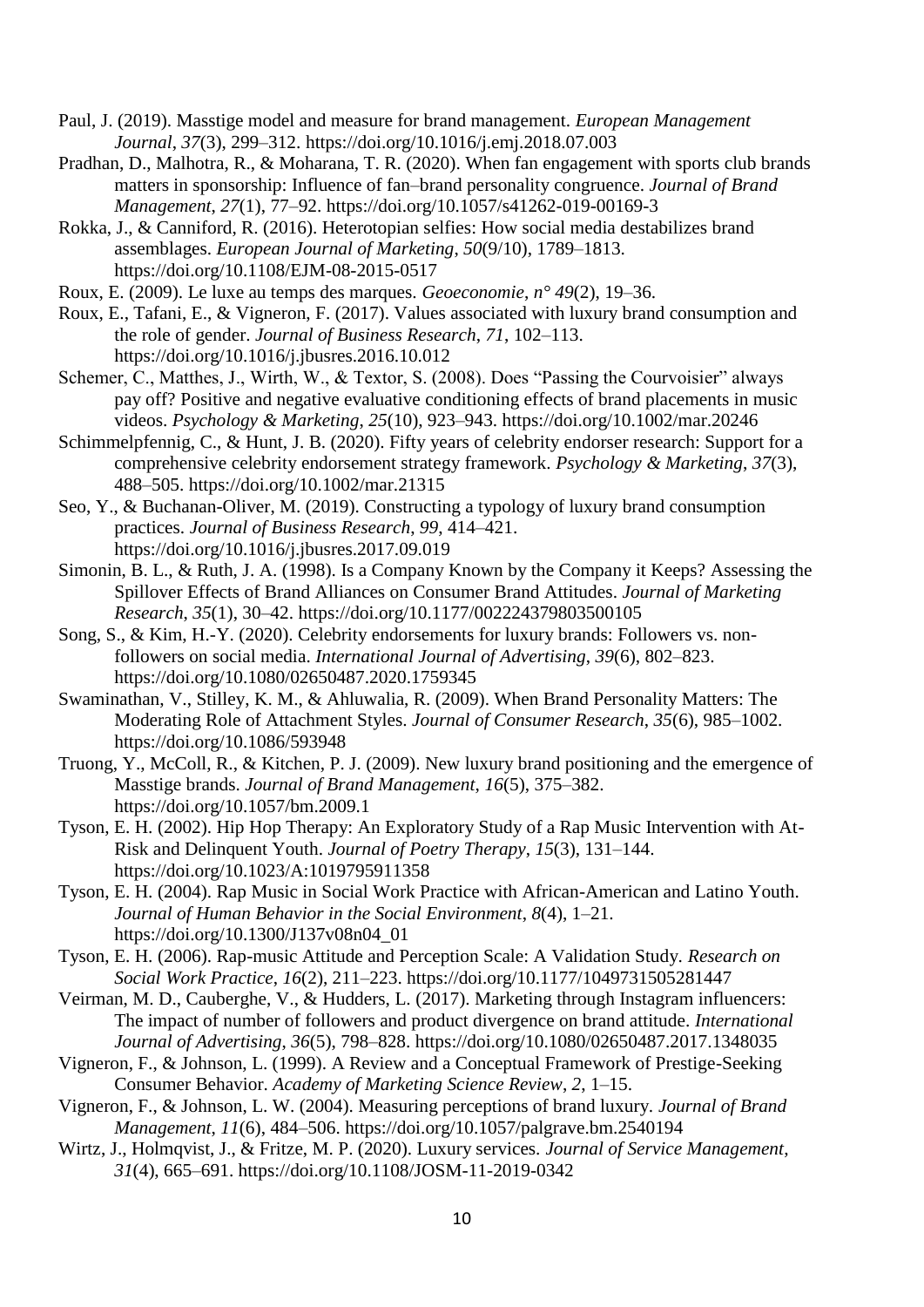- Wong, V. C., Fock, H., & Ho, C. K. Y. (2020). Toward a Process-Transfer Model of the Endorser Effect. *Journal of Marketing Research*, *57*(3), 565–581. https://doi.org/10.1177/0022243720910453
- Zamudio, C., (2016). Matching with the stars: How brand personality determines celebrity endorsement contract formation. *International Journal of Research in Marketing*, *33*(2), 409– 427. https://doi.org/10.1016/j.ijresmar.2015.07.002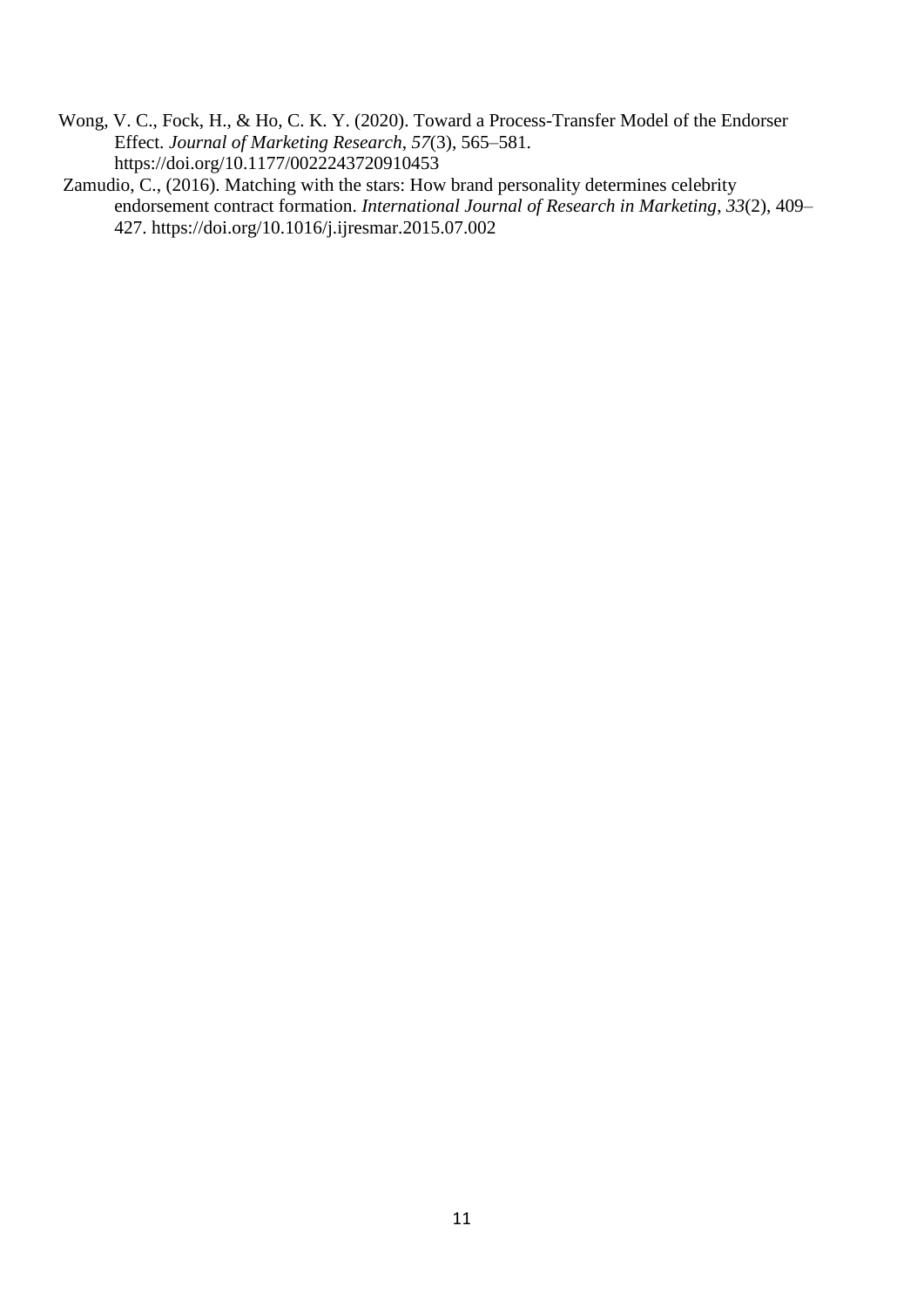# **Appendix A1 : Hermès stimuli**

Real ad with a supermodel



Experimental ad with the rap artist Eddy de Pretto

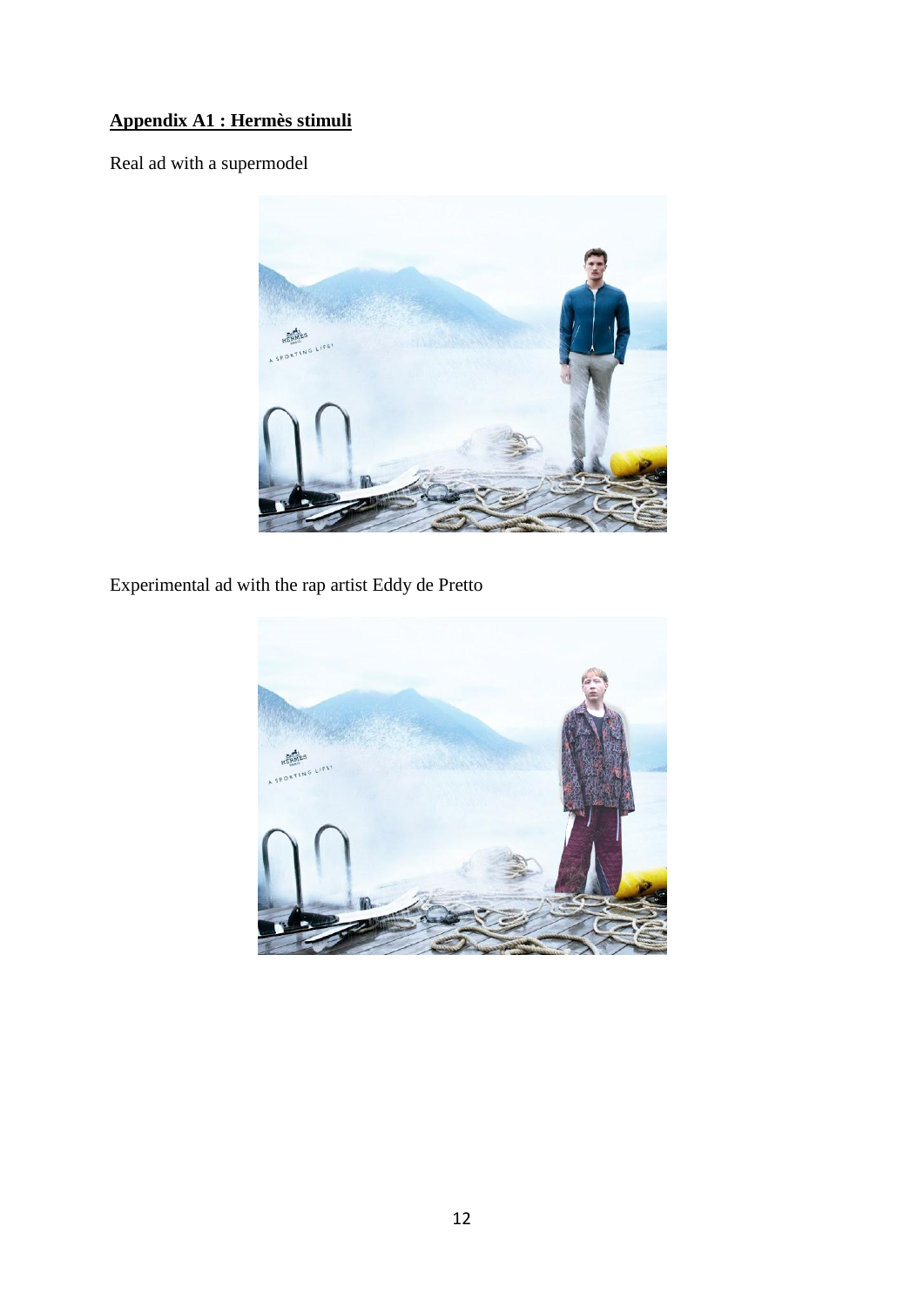# **Appendix A2 : Dior stimuli**

Real ad with a supermodel<br>Kaaris



# Experimental ad with the rap artist